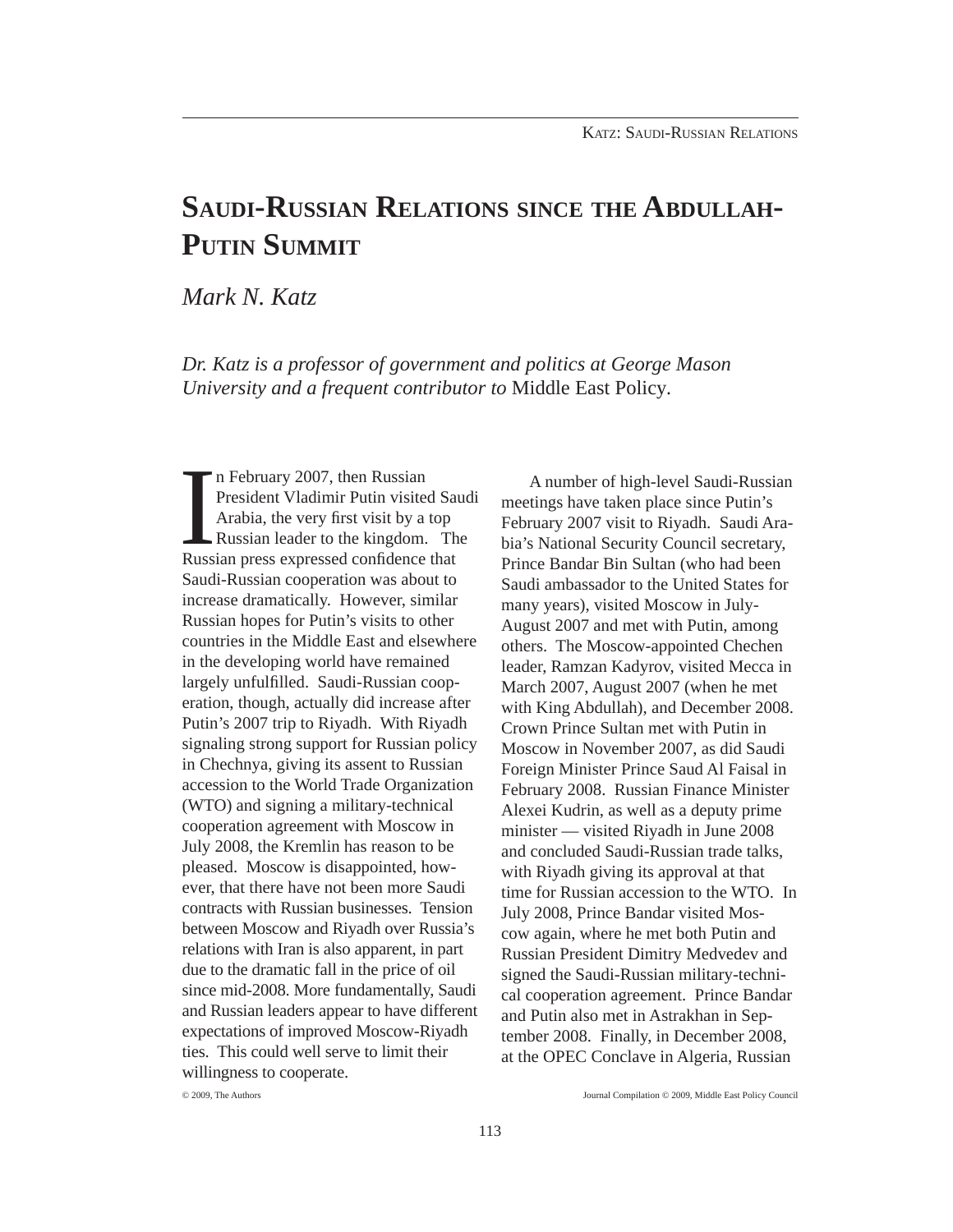Deputy Prime Minister Igor Sechin, one of Putin's closest associates, met with Saudi Petroleum Minister Ali al-Naimi.

 Yet, while frequent high-level bilateral meetings may indicate a mutual desire for improved relations, they do not necessarily achieve this result. This article will discuss the Moscow-Riyadh interaction since the February 2007 Putin visit to Riyadh with regard to several issues of importance to both: Chechnya and the Caucasus, Saudi-Russian business deals, Iran, the impact of the recent oil-price decline, and what might be called religious reciprocity.

# **CHECHNYA AND THE CAUCASUS**

 The improvement in Saudi-Russian relations has certainly yielded dividends for Moscow with regard to Chechnya. For several years, through the end of 2002, Russian officials and media frequently complained (perhaps with some degree of justification) that the Saudis were providing aid to Chechen rebels.<sup>1</sup> When Saudi-Russian relations first began to improve in 2003, though, Chechnya ceased to be a point of contention between Moscow and Riyadh. With the August 2007 visit of Kadyrov to Mecca, however, the Saudis moved well beyond not opposing Russian policy in Chechnya to signaling strong support for it.

 During his August 2007 visit to Mecca, Kadyrov joined King Abdullah in the ceremony of the washing of the holy Kaaba, an event that was broadcast live on Saudi television. Kadyrov was reportedly "the first Russian citizen accorded the honor of participating in the ritual of the washing of the Kaaba,…which takes place twice a year."2 Putin, for his part, expressed his gratitude for the Saudi king's reception of Kadyrov.<sup>3</sup> And well he should have. King Abdullah has effectively recognized Kadyrov as a legitimate Muslim ruler and expressed his government's approval for Chechnya's remaining part of Russia. Moscow could hardly have hoped for more from the Saudis on the sensitive Chechen issue.

 Further, while many Western and other governments strongly criticized Moscow for its August 2008 invasion of Georgia and recognition of Abkhaz and South Ossetian independence, the Russian press agency ITAR-TASS noted gratefully Prince Bandar's reassurance during his September 2008 meeting with Putin that the Saudi government "perceived with understanding the logic of Russia's actions during the recent crisis."4 The Russian side also expressed gratitude toward Saudi Arabia for hosting in October 2008 the fourth meeting of the "Group of the Strategic Vision 'Russia-Islamic World.'"5 This move showed Saudi support for Moscow's effort to portray Russia as a country friendly to Muslims both at home and abroad.

 A dissonant note, though, emerged in December 2008, when the president of Dagestan (a predominantly Muslim republic neighboring Chechnya in the Russian North Caucasus) claimed that the Saudi, Turkish and Jordanian intelligence services were partly responsible for increased violence in Dagestan.<sup>6</sup> This statement is reminiscent of Moscow's tendency before and just after 9/11 to blame unrest in the North Caucasus on Saudi Arabia and other Muslim governments.

#### **BUSINESS DEALS**

 Moscow had hoped that improved relations with Riyadh would also lead to lucrative contracts for Russian firms. While Saudi-Russian trade since 2005 has increased greatly over previous levels, total turnover was still less than \$1 billion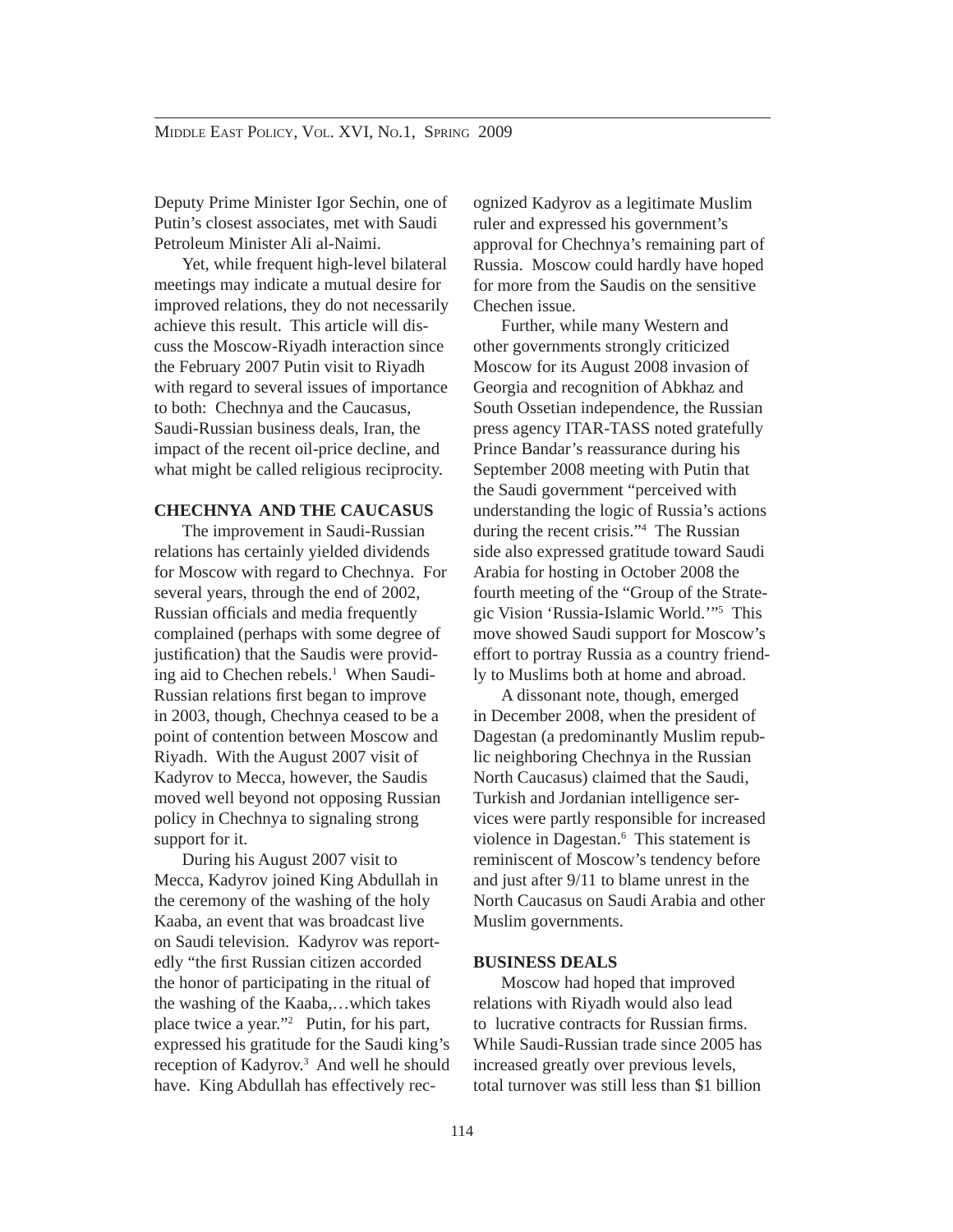in 2007.7 Before Putin's February 2007 visit to Riyadh, the Saudis had awarded a contract to Lukoil to develop a naturalgas field in the Rub al-Khali.<sup>8</sup> (Riyadh's giving this contract to Lukoil appears to have been connected with the kingdom's inability to agree on terms with the Western multinational petroleum corporations it had originally invited to develop Saudi gas fields.) Stroitransgaz had also set up a joint venture with Saudi Oger to bid on construction projects in the kingdom.<sup>9</sup> While in Riyadh, Putin himself expressed his hopes for expanded Saudi-Russian cooperation in the petroleum sphere as well as for the initiation of cooperation in metallurgy, atomic energy, high technology and transport.10 Discussions about Saudi arms purchases from Russia also reportedly began at this time.<sup>11</sup>

 But since February 2007, relatively few large-scale Saudi-Russian business deals have been agreed to. In March 2007, Stroitransgaz did sign a contract to build a 217 km oil pipeline for Saudi Aramco. This deal, however, was reportedly only in the  $$100$  million range.<sup>12</sup> Russian Railways (RZD) obtained an \$800 million contract in January 2008 to build a 520 km rail line inside the kingdom, but Riyadh canceled it four months later.13

 The conclusion of Saudi-Russian bilateral trade and WTO negotiations in June 2008 and the signing of the Saudi-Russian military-technical cooperation agreement in July 2008 gave rise to renewed Russian hopes for more contracts. The Russian press has speculated in detail about the sort of weaponry Riyadh might buy from Moscow. In mid-July 2008, for example, AVN reported that "active talks" were being held for the Saudis to buy 150 T-90S tanks; over 100 Mi-35, Mi-17 and Mi-28NE

helicopters; Buk-M2E medium-range air-defense systems; and several hundred BMP-3 armored personnel carriers.<sup>14</sup> During Prince Bandar's September 2008 visit to Russia, he also met with officials from the Russian Federal Service for Defense Cooperation and from Rosoboronexport (the Russian weapons exporter).<sup>15</sup> It does not appear, however, that any of these plans have come to fruition. Nor does it appear that any further agreements have been reached in the energy sector. After his December 2008 meeting with the Saudi petroleum minister calling for increased economic cooperation, Russian Deputy Prime Minister Sechin made reference only to the ongoing projects of Lukoil and Stroitransgaz in the kingdom, not to any new projects or agreements.16

## **IRAN**

 Russian press commentary suggests that Russian-Iranian relations might be an important obstacle to the signing of additional Russian-Saudi contracts as well as to fulfillment of existing ones (like RTZ's to build a rail line inside the kingdom), even if they are signed. According to *Kommersant*, when Saudi Foreign Minister Prince Saud Al Faisal met with Putin in Moscow in February 2008,

the prince conveyed a personal message of King Abdullah, where Riyadh expressed its concerns over Iran's growing impact in the Middle East. The authorities of the Kingdom suggested that Moscow should scale down its cooperation with Tehran. In exchange, Saudi Arabia offered beneficial contracts. Actually it was suggested that Russia should let down its key partner in the Middle East.<sup>17</sup>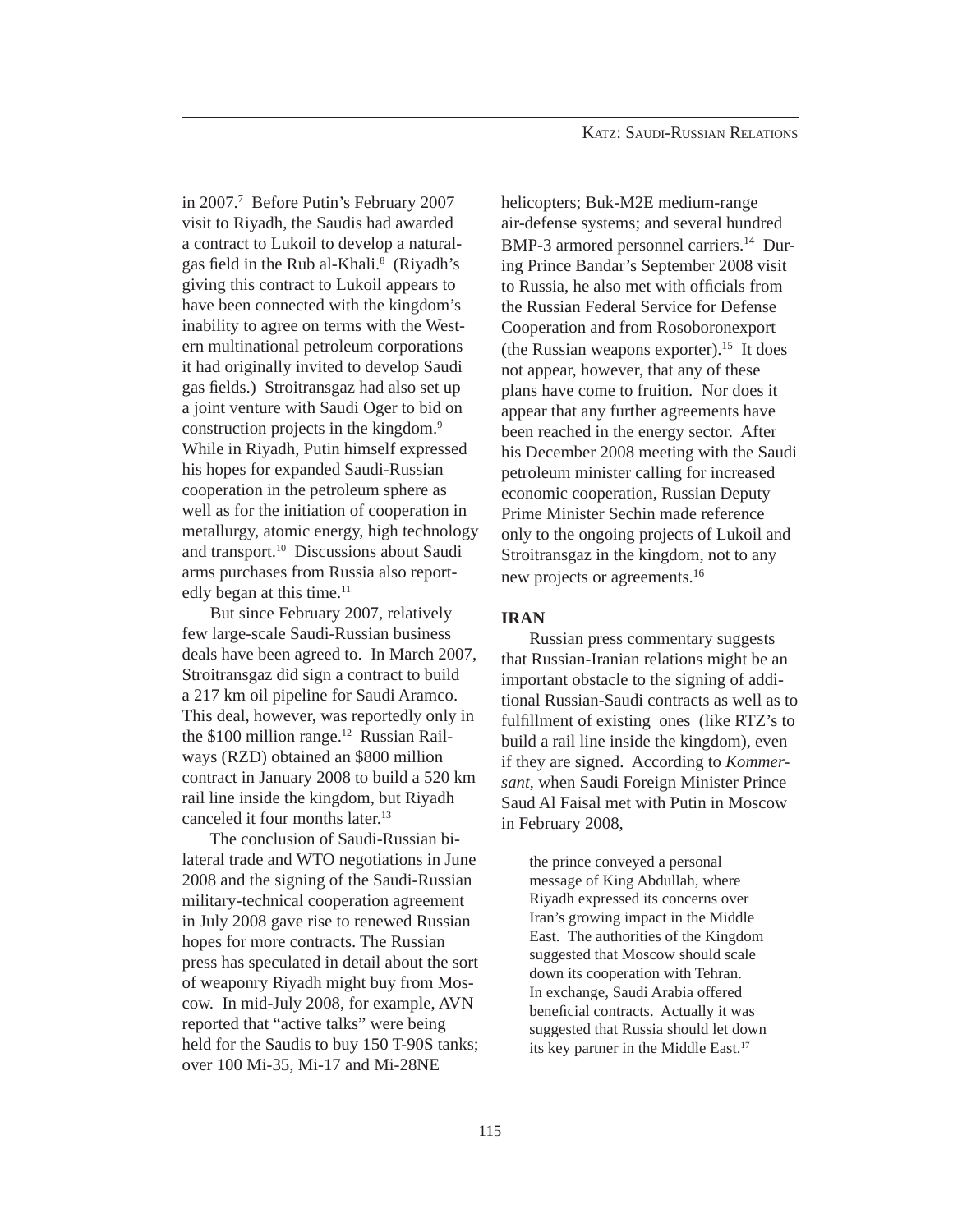Prince Bandar reportedly reiterated these offers during his July 2008 visit to Moscow.18

Putin's office hotly denied that any such offer was even made. According to Putin's spokesman, Dmitry Peskov, "Any allegations to the effect that Russia's relations with Saudi Arabia as regards military

technological cooperation may in any way be linked to the Russian-Iranian dialogue are out of place and untrue."<sup>19</sup> This criticism was ostensibly aimed at the Russian press. Peskov's

**As Riyadh sees it, arms sales to Saudi Arabia (which do not threaten Russia) as a replacement for military-related sales to Iran (which the Saudis believe threaten Russia) would serve both Moscow's security and commercial interests.**

message, though, may have actually been meant as a signal to Riyadh that Moscow has no intention of giving up the sale of arms, nuclear know-how or anything else to Iran in order to obtain contracts from Riyadh.

 Is Riyadh actually linking lucrative Saudi contracts for Russian firms with Moscow's distancing itself from Tehran? The Saudis do not appear to be saying so, publicly. However, despite Peskov's denials, Russian media reports that the Saudis are doing this privately could be accurate. A case can certainly be made to explain why Riyadh would not only link increased Saudi purchases from Russia to Russian agreement to reduce its arms sales and nuclear cooperation with Tehran, but also why Riyadh might think it could do this successfully. From Riyadh's perspective, a nuclear-armed Iran might seem as much a threat to Russian as to Saudi interests. But if Russian foreign policy is strongly motivated by commercial concerns — an impression that Putin himself may well have fostered by bringing a large delegation of Russian businessmen with him to the kingdom in February 2007 — reducing Russian military-related sales to Iran ought to be accomplished through replacing them with equal or greater such sales to Saudi Arabia.

> As Riyadh sees it, arms sales to Saudi Arabia (which do not threaten Russia) as a replacement for military-related sales to Iran (which the Saudis believe threaten Russia) would serve both Moscow's security and commercial interests.

 On the other hand, a case can be made for why Moscow might think that the Saudis will buy arms and other high-cost items from Russia despite continuing close ties between Moscow and Tehran. Moscow might see four possible incentives for Riyadh to do so: (1) Saudi frustration over not being able to buy whatever weaponry Riyadh wants from the United States due to the strength of the pro-Israeli lobby; (2) the Saudi desire to be seen as a more independent foreign-policy actor through diversifying arms purchases; (3) a Saudi calculation (strongly encouraged by Moscow) that continued good Russian-Iranian relations may prove useful in moderating Iranian behavior; and (4) Saudi fear (again, encouraged by Moscow) that, if Riyadh does not make sizable purchases from Moscow, the Kremlin will do even more for Tehran than it has been.

 Moscow may hope that one or more of these motives will prevail in Riyadh, and that Saudi-Russian military, as well as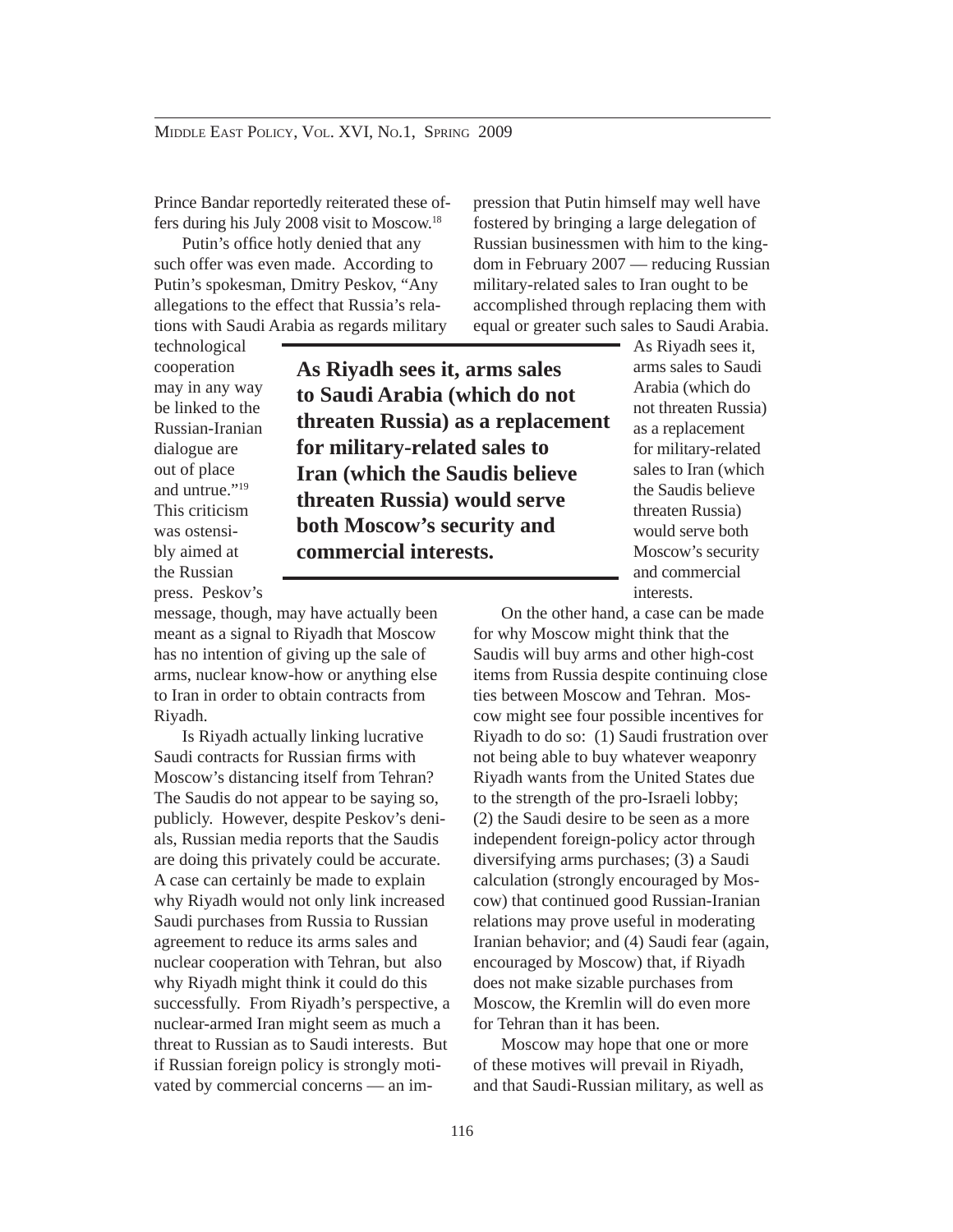economic, cooperation will greatly expand while the current level of Russian-Iranian cooperation continues. However, Russian press commentary about how Riyadh is linking its agreement to lucrative contracts with Moscow to the modification of Russian behavior toward Iran—and the fact that Putin's office found it necessary to deny these reports—indicates that Moscow suspects, or even knows, that this is indeed the Saudi position. If so, the critical question for Moscow is whether the Saudis will strictly adhere to it or back down.

 Russia's relations with Libya may be indicative. As mentioned earlier, Russian Railways obtained an \$800 million contract in January 2008 to build a 520 km rail line inside the kingdom, but Riyadh canceled it in May 2008. At the time, Russian Railways President Vladimir Yakunin claimed that the cancellation was due "to a problem of international relations."20 *Kommersant,* citing diplomatic sources, later reported that the contract's cancellation "was Russian Railways' getting a contract in Libya, which Saudi Arabia has complicated relations with."21 During Putin's mid-April 2008 visit to Libya, Russian Railways did indeed sign a contract to build a 554 km rail line between Benghazi and Sirte worth over two billion euros.<sup>22</sup> The Saudi embassy in Moscow, though, denied that the Saudi contract with Russian Railways had been canceled for "political motives," but only because Riyadh had "made changes in a number of conditions regarding the project."23 Far from reassuring Moscow that a new contract would be awarded to Russian Railways, however, the Saudi embassy merely noted that "RZD is equally entitled, like any other bidder, to participate in a new tender."24

 Even more indicative that Riyadh is determined to bring about a Russian disengagement from the Iranian nuclear program was a December 2008 report in Intelligence Online that stated,

To delay work on the Iranian nuclear power station at Bushehr, Saudi Arabia is handing out generous payments to Russian experts working on the facility who agree to quit and go home. The operation is being overseen by Prince Bandar.<sup>25</sup>

 It is not clear whether this astounding report is accurate. If it is, it would signal that Riyadh sees itself as having the whip hand in the Saudi-Russian relationship. Recent Saudi behavior regarding the oil market also suggests that Riyadh sees itself as being able to alter Russian behavior.

#### **OIL PRICE DECLINE**

 As is well known, OPEC has often sought to bolster the price of oil through limiting or even cutting back oil production. As the organization's, and usually the world's, biggest oil producer, Saudi Arabia usually has to bear most of the burden of these limitations on production. The Saudis, along with other OPEC producers, have sought to persuade Russia (and other major non-OPEC producers) to cut back on their own production, when OPEC does so. Saudi Arabia and other OPEC members do not think Russia should enjoy a "free ride," continuing to produce at high levels while benefiting from the higher oil price that OPEC's self-imposed production limits help bring about. Moscow, for its part, has steadily refused to join OPEC and has usually indicated that it will not limit Russian oil production at OPEC's behest.

 This difference between Saudi Arabia and OPEC, on the one hand, and Russia,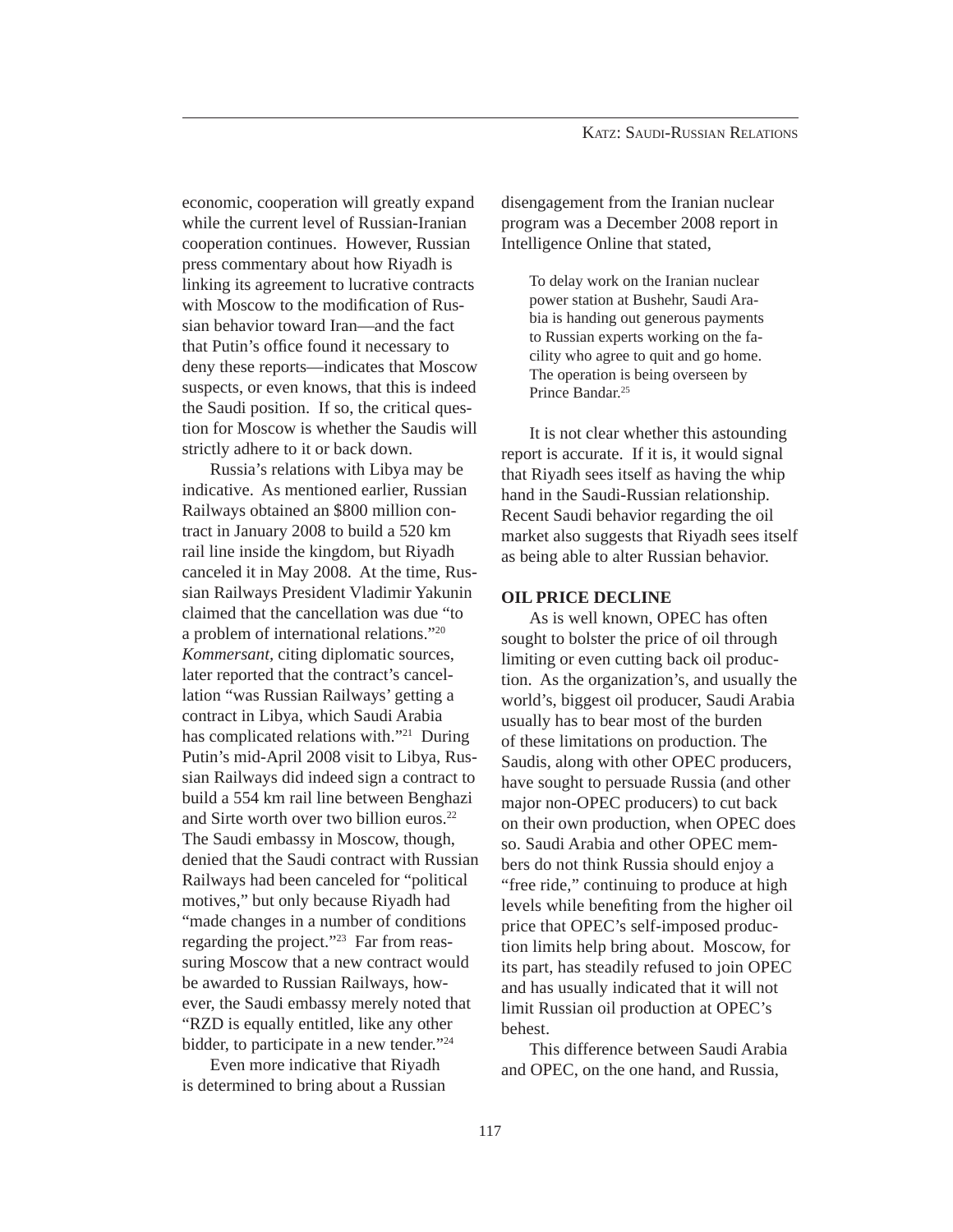on the other, however, has mainly been a source of contention in a low-oil-price environment, such as existed during the first two years of Putin's presidency (2000).<sup>26</sup> Most of the Putin years, though, have been a period of rising oil prices. In such an environment, OPEC has usually not sought to cut back production; therefore, the issue of how much oil Russia and other major non-OPEC countries produce has receded in importance.

 Since mid-2008, however, the price of oil has dropped dramatically. Saudi Arabia and OPEC have once more responded by trying to stabilize prices through reducing oil output. And once again, the reluctance of Russia (as well as other non-OPEC producers) to reduce their oil output has created tension between Moscow and Riyadh, in particular.

 In October 2008, OPEC Secretary General Abdalla Salem el-Badri went to Moscow and met with President Medvedev. On that occasion, Medvedev reportedly told el-Badri that "Russia was interested in closer ties with the cartel, but he stopped short of promising any reduction in Russian oil output, on which the government depends for tax revenue."27 But in December 2008, Medvedev appeared to change his position. OPEC declared its intent to respond to the continuing fall in oil prices by cutting production by two million barrels per day, calling upon Russia and Azerbaijan each to cut their own production by 300,000 b/d. According to *The Daily Telegraph*,

> The Kremlin has come under pressure from Saudi Arabia, which has grown irritated by the way Russia has benefited from OPEC cuts without making sacrifices....Saudi officials have told the Kremlin that unless Russia joins

in supply cuts this time, OPEC would not announce significant reductions, raising fears in Moscow that oil could fall as low as \$25.28

In response, Medvedev "hinted" that Russia might join  $OPEC<sub>1</sub><sup>29</sup>$  and both Russia and Azerbaijan announced that they "were ready" to cut back production by 300,000  $b/d.<sup>30</sup>$ 

 It remains to be seen by how much and for how long Russian oil production will be cut back, but Moscow's mere announcement that it will do so may contribute to the oil-price stabilization that Saudi Arabia and OPEC seek. Still, to the extent that Russia does collaborate with Saudi Arabia and OPEC to cut back oil output, this cooperation is grudging on Moscow's part and likely to be highly resented. And if Moscow says it will cut back oil production, but does not do so by very much or for very long, this will cause resentment in Riyadh. The inherent tension in Saudi-Russian relations over oil-production issues may not be one that can be resolved by cooperation, but only relieved through a strong, sustained rebound in the price of oil.

#### **RELIGIOUS RECIPROCITY**

 At present, Moscow has only four mosques to serve more than two million Muslims living there. In November 2008, it was announced that Saudi King Abdullah was willing to support the construction of another mosque and an Islamic cultural center there. In response, though, the leaders of three Russian Orthodox groups (but not the Russian Orthodox Church itself) published an open letter to the Saudi King calling for another mosque to be opened in Moscow only after a Russian Orthodox church is first opened in Mecca! They also called for Christians to be allowed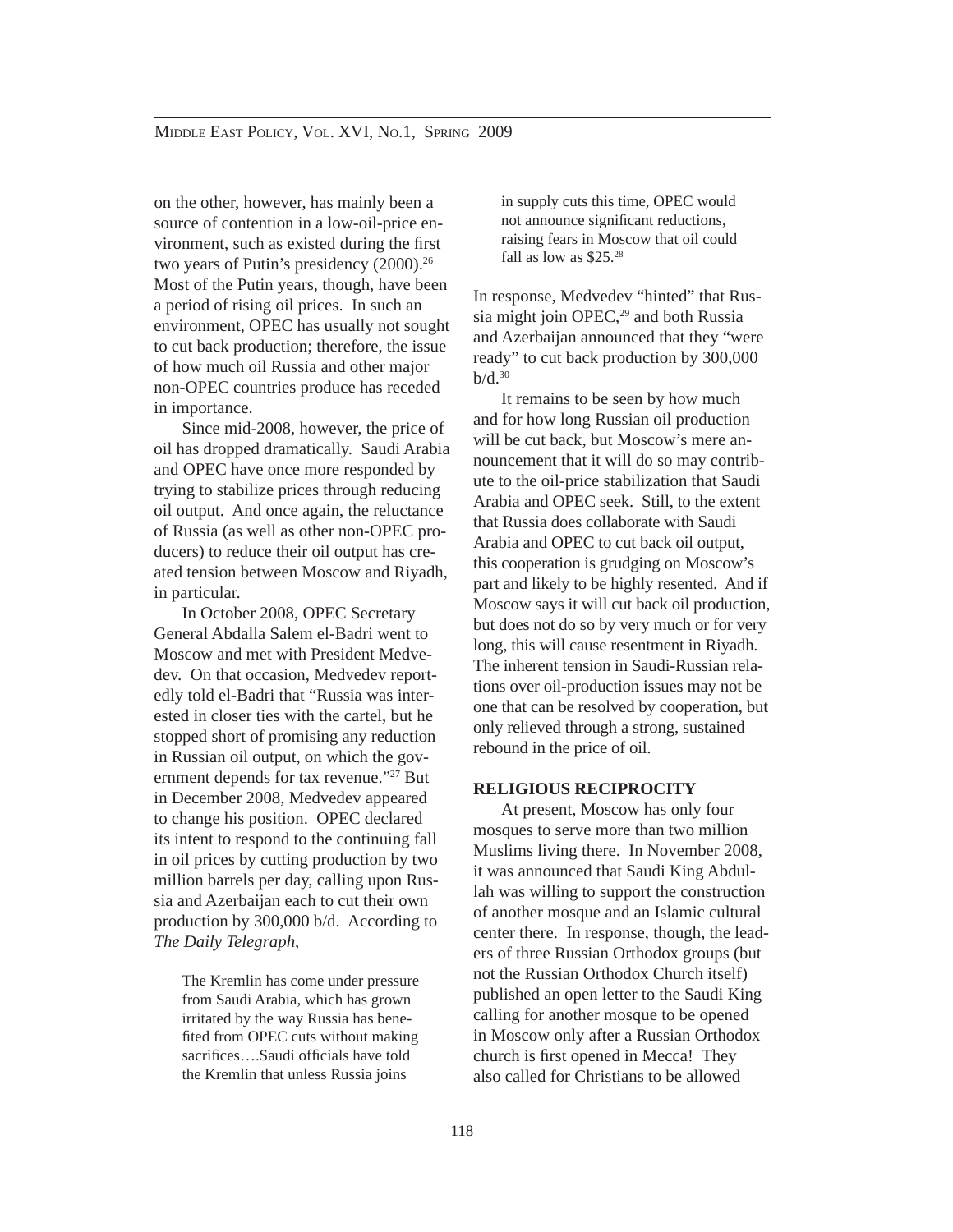to visit the Muslim holy cities of Mecca and Medina as well as to wear crosses in Saudi Arabia, and for courses on Christianity (especially Russian Orthodoxy) to be taught in the kingdom. $31$  Needless to say, the Saudi government is unlikely to accede to any of these requests.

 The open letter from the three Russian Orthodox figures, of course, was not an official Russian government response to the Saudi offer to build a mosque. But it probably reflects the unease within the Russian government and public over the increasingly large Muslim population in Moscow, as well as longstanding Russian fears that the Saudis are working to radicalize them. The Saudis, for their part, may well have been offended by this response to what they considered a friendly gesture. It is not clear whether the Saudi-

sponsored mosque and Islamic center will go forward. Even if it does, it may prove to be a source of more tension than cooperation between Moscow and Riyadh.

### **CONCLUSION**

 The recent high-level interactions between Moscow and Riyadh indicate that both governments have sought an improvement in relations, but that several issues remain unresolved. An important obstacle to their resolution may be that Moscow and Riyadh each sees itself as so important to the other that the other will eventually have to back down. If so, the expectations of at least one, and perhaps both, are likely to be disappointed. It may, however, take some time for this realization to occur.

1 Mark N. Katz, "Saudi-Russian Relations in the Putin Era," *Middle East Journal*, Vol. 55, No. 4, Autumn 2001, pp. 612-17.

<sup>2</sup> "Saudi King, Chechen President Jointly Perform Islamic Ritual," ITAR-TASS, August 15, 2007 (World News Connection).

<sup>3</sup> "RF, Saudi Intend to Continue Efforts to Settle Crises—Putin," ITAR-TASS, August 15, 2007 (World News Connection).

4 "Saudi Govt Understands Logic of Russia's Actions in S. Ossetia—Prince," ITAR-TASS, September 4, 2008 (World News Connection).

5 "Group of Strategic Vision RF-Islamic World to Meet in Saudi Arabia," ITAR-TASS, October 27, 2008 (World News Connection).

6 "Russia: Dagestani Leader Blames Foreign Intelligence for Upsurge of Violence," Regnum News Agency, December 10, 2008 (BBC Monitoring).

7 John Sfakianakis, "Saudi-Russian Trade Relations: The Energy Giants," SABB Notes, November, 20 2007, p. 2 (http://www.sabb.com/Attachments/Publications/SABB-Saudi-Russian-Trade-Relations.pdf).

9 Ibid.

10 "Russia, Saudi Arabia Should Be Allies on World Energy Market—Putin," Interfax, February 12, 2007 (World News Connection).

<sup>11</sup> Aleksandr Latyshev, "Prince Arrives 'Off Balance': Saudi National Security Official 'Sounds Out' the Kremlin," Izvestiya, August 10, 2007 (World News Connection).

<sup>12</sup> "Stroitransgaz, Saudi Aramco Sign Contract to Build Sheiba-Abkaik Oil Pipeline," Interfax, March 31, 2007 (World News Connection).

<sup>13</sup> "The Arab Seduction."

14 "Russia, Saudi Arabia Prepare Several Big Arms Contracts," AVN, July 15, 2008 (World News Connection).

<sup>15</sup> "Saudi Govt Understands Logic of Russia's Actions in S. Ossetia—Prince," ITAR-TASS, September 4, 2008 (World News Connection).

<sup>8</sup> Ibid., p. 5.